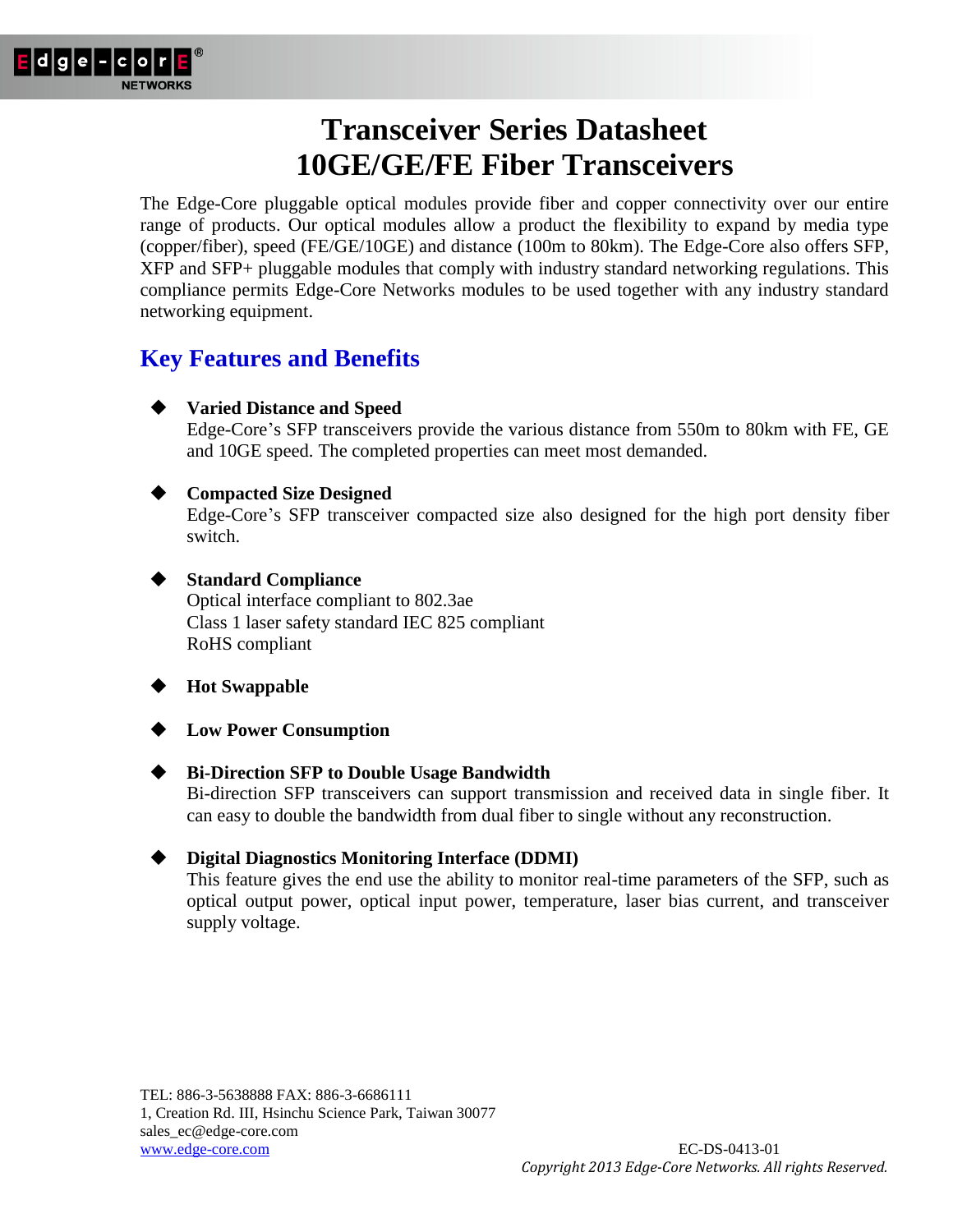

### **Specification and Features**

|                      | <b>10G XFP Transceivers: ET5302 Series</b> |                   |                                        |                  |                             |                                 |                                   |  |  |  |
|----------------------|--------------------------------------------|-------------------|----------------------------------------|------------------|-----------------------------|---------------------------------|-----------------------------------|--|--|--|
| <b>Models</b>        | <b>Connect</b><br><b>Speed</b>             | Wavelength        | <b>Transmission</b><br><b>Distance</b> | <b>Connector</b> | <b>Fiber</b><br><b>Mode</b> | <b>Supply</b><br><b>Voltage</b> | <b>Temperature</b>                |  |  |  |
| ET5302-<br>SR        | 10Gbps                                     | 850 <sub>nm</sub> | 300m                                   | LC               | M                           | 3.15<br>$\sim$ 3.45V            | $-5^{\circ}$ C ~+70 $^{\circ}$ C  |  |  |  |
| ET5302-<br><b>LR</b> | 10Gbps                                     | 1310nm            | 10km                                   | LC               | S                           | 3.15<br>$\sim 3.45V$            | $-5^{\circ}$ C ~ +70 $^{\circ}$ C |  |  |  |
| ET5302-<br>ER        | 10Gbps                                     | 1550nm            | 40Km                                   | LC               | S                           | 3.15<br>$\sim$ 3.45V            | $-5^{\circ}$ C ~ $+70^{\circ}$ C  |  |  |  |
| ET5302-<br><b>ZR</b> | 10Gbps                                     | 1550nm            | 80km                                   | LC               | S                           | 3.15<br>$\sim 3.45V$            | $-5^{\circ}$ C ~ +70 $^{\circ}$ C |  |  |  |

| 10G SFP+ Transceivers: ET5402 Series |                                |                   |                                        |                  |                             |                                 |                                   |  |
|--------------------------------------|--------------------------------|-------------------|----------------------------------------|------------------|-----------------------------|---------------------------------|-----------------------------------|--|
| <b>Models</b>                        | <b>Connect</b><br><b>Speed</b> | Wavelength        | <b>Transmission</b><br><b>Distance</b> | <b>Connector</b> | <b>Fiber</b><br><b>Mode</b> | <b>Supply</b><br><b>Voltage</b> | <b>Temperature</b>                |  |
| ET5402-<br><b>SR</b>                 | 10Gbps                         | 850 <sub>nm</sub> | 300m                                   | LC               | M                           | 3.15<br>$\sim$ 3.45V            | $-5^{\circ}$ C ~ $+70^{\circ}$ C  |  |
| ET5402-<br>LR                        | 10Gbps                         | 1310nm            | 10km                                   | LC               | S                           | 3.15<br>$\sim$ 3.45V            | $-5^{\circ}$ C ~ +70 $^{\circ}$ C |  |

|                       | <b>Gigabit Ethernet Transceivers: ET4201 Series</b> |                   |                                        |                  |                             |                                 |                                   |  |  |  |
|-----------------------|-----------------------------------------------------|-------------------|----------------------------------------|------------------|-----------------------------|---------------------------------|-----------------------------------|--|--|--|
| <b>Models</b>         | <b>Connect</b><br><b>Speed</b>                      | Wavelength        | <b>Transmission</b><br><b>Distance</b> | <b>Connector</b> | <b>Fiber</b><br><b>Mode</b> | <b>Supply</b><br><b>Voltage</b> | <b>Temperature</b>                |  |  |  |
| ET4201-<br><b>SX</b>  | 1000Mbps                                            | 850 <sub>mn</sub> | 550 <sub>m</sub>                       | <b>LC</b>        | M                           | $3.1 - 3.5$                     | $0^{\circ}$ C ~+70 $^{\circ}$ C   |  |  |  |
| ET4201-<br>LX         | 1000Mbps                                            | 1310nm            | 10km                                   | <b>LC</b>        | S                           | $3.1 - 3.5$                     | $0^{\circ}$ C ~ + 70 $^{\circ}$ C |  |  |  |
| ET4201-<br><b>LHX</b> | 1000Mbps                                            | 1310nm            | 40km                                   | LC               | S                           | $3.1 - 3.5$                     | $0^{\circ}$ C ~ +70 $^{\circ}$ C  |  |  |  |
| ET4201-<br><b>ZX</b>  | 1000Mbps                                            | 1550nm            | 80 <sub>km</sub>                       | <b>LC</b>        | S                           | $3.1 - 3.5$                     | $0^{\circ}$ C ~ +70 $^{\circ}$ C  |  |  |  |
| ET4201<br>$-RJ45$     | 1000Mbps                                            | 100nm             | 100 <sub>m</sub>                       | LC               | S                           | $3.15 - 3.$<br>45V              | $0^{\circ}$ C ~ + 70 $^{\circ}$ C |  |  |  |

TEL: 886-3-5638888 FAX: 886-3-6686111 1, Creation Rd. III, Hsinchu Science Park, Taiwan 30077 sales\_ec@edge-core.com www.edge-core.com EC-DS-0413-01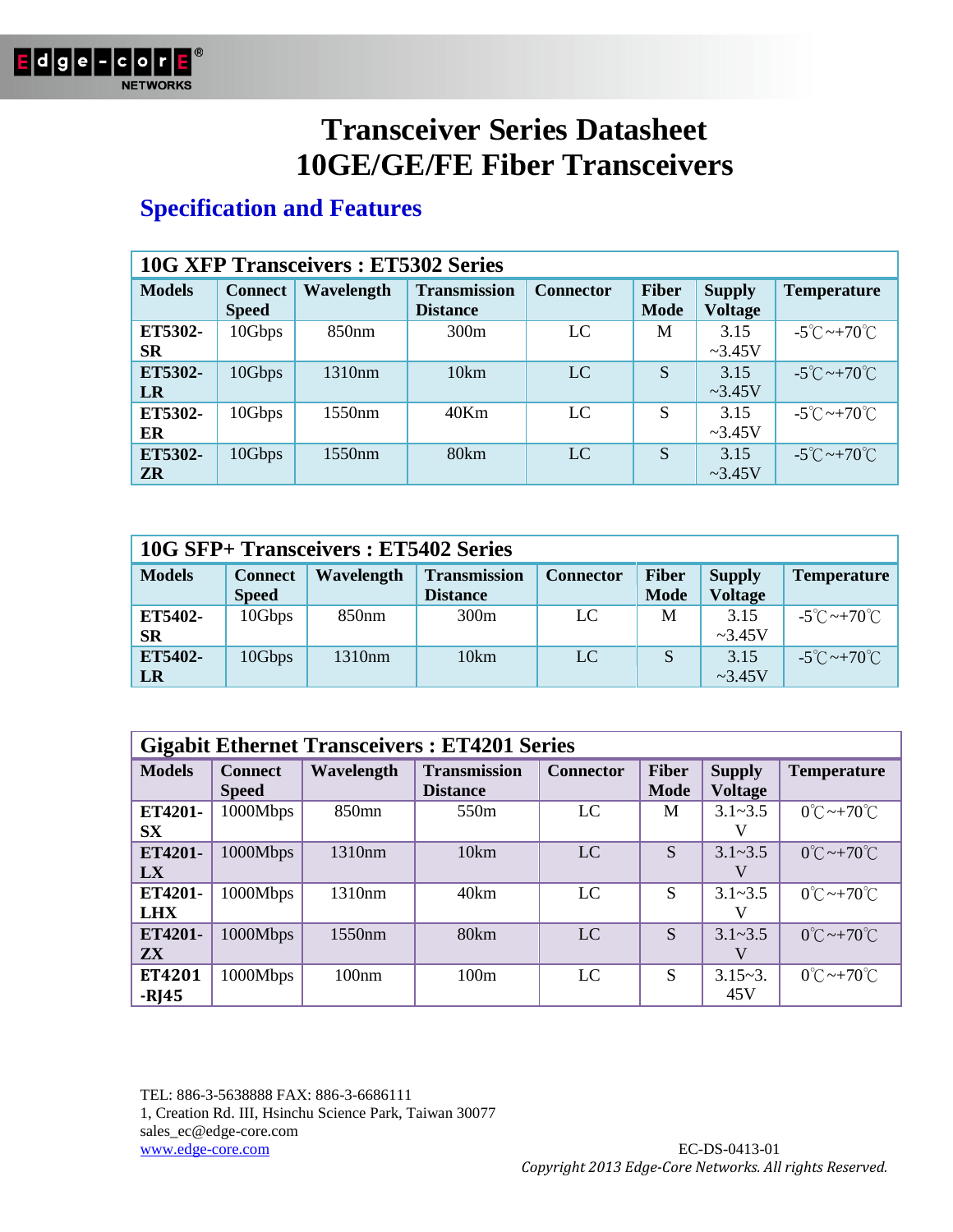

| <b>Gigabit Ethernet Transceivers: ET4202 Series (with DDM)</b> |                                 |                    |                   |     |   |              |                                  |  |  |
|----------------------------------------------------------------|---------------------------------|--------------------|-------------------|-----|---|--------------|----------------------------------|--|--|
| <b>Models</b>                                                  | <b>Supply</b><br><b>Voltage</b> | <b>Temperature</b> |                   |     |   |              |                                  |  |  |
| ET4202-<br><b>SX</b>                                           | 1000Mbps                        | 850 <sub>nm</sub>  | 550 <sub>nm</sub> | LC  | M | $3.1 - 3.5V$ | $0^{\circ}$ C ~+70 $^{\circ}$ C  |  |  |
| ET4202-<br>LX                                                  | 1000Mbps                        | 1310 <sub>nm</sub> | 10km              | LC. |   | $3.1 - 3.5V$ | $0^{\circ}$ C ~ +70 $^{\circ}$ C |  |  |

| <b>Gigabit Ethernet Transceivers: ET4203 Series (Bi-Directional SFP)</b> |                                |                                  |                                        |                  |                             |                                 |                                  |  |  |
|--------------------------------------------------------------------------|--------------------------------|----------------------------------|----------------------------------------|------------------|-----------------------------|---------------------------------|----------------------------------|--|--|
| <b>Models</b>                                                            | <b>Connect</b><br><b>Speed</b> | Wavelength                       | <b>Transmission</b><br><b>Distance</b> | <b>Connector</b> | <b>Fiber</b><br><b>Mode</b> | <b>Supply</b><br><b>Voltage</b> | <b>Temperature</b>               |  |  |
| ET4203-<br><b>BX20</b>                                                   | 1000Mbps                       | 1310nm(TX)<br>1490nm<br>(RX)     | 20km                                   | LC               | S                           | $3.1 - 3.5V$                    | $0^{\circ}$ C ~+70 $^{\circ}$ C  |  |  |
| ET4203-<br><b>BX20D</b>                                                  | 1000Mbps                       | 1490nm(TX)<br>$/1310$ nm<br>(RX) | 20km                                   | LC               | S                           | $3.1 - 3.5V$                    | $0^{\circ}$ C ~ +70 $^{\circ}$ C |  |  |

| <b>Gigabit Ethernet Transceivers: ET4204 Series (Bi-Directional SFP)</b>                                                                                   |          |                                  |      |    |   |              |                                 |  |
|------------------------------------------------------------------------------------------------------------------------------------------------------------|----------|----------------------------------|------|----|---|--------------|---------------------------------|--|
| <b>Transmission</b><br><b>Models</b><br><b>Fiber</b><br>Wavelength<br><b>Connector</b><br><b>Connect</b><br><b>Mode</b><br><b>Speed</b><br><b>Distance</b> |          |                                  |      |    |   |              | <b>Temperature</b>              |  |
| ET4204-<br><b>BX10</b>                                                                                                                                     | 1000Mbps | 1310nm(TX)<br>$/1550$ nm<br>(RX) | 10km | LC | S | $3.1 - 3.5V$ | $0^{\circ}$ C ~+70 $^{\circ}$ C |  |
| ET4204-<br><b>BX10D</b>                                                                                                                                    | 1000Mbps | 1550nm(TX)<br>$/1310$ nm<br>(RX) | 10km | LC | S | $3.1 - 3.5V$ | $0^{\circ}$ C ~+70 $^{\circ}$ C |  |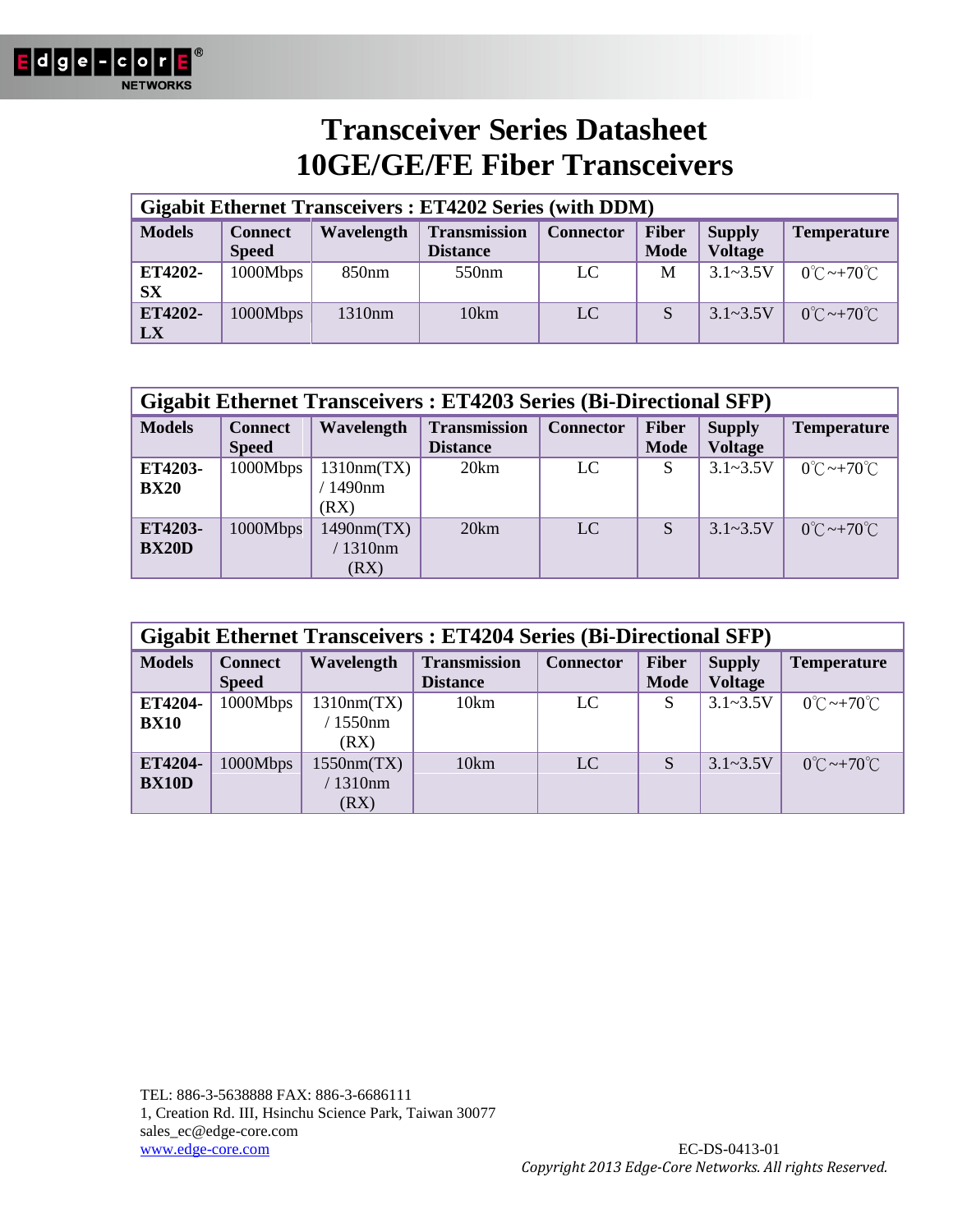

| <b>Fast Ethernet Transceivers: ET3201 Series (Bi-Directional SFP)</b> |                           |                                   |                    |           |   |              |                                  |  |
|-----------------------------------------------------------------------|---------------------------|-----------------------------------|--------------------|-----------|---|--------------|----------------------------------|--|
| <b>Models</b>                                                         | Connect  <br><b>Speed</b> | <b>Supply</b><br><b>Voltage</b>   | <b>Temperature</b> |           |   |              |                                  |  |
| ET3201-<br><b>FXP</b>                                                 | 100Mbps                   | 1310nm(TX)<br>$1550$ nm<br>(RX)   | 2km                | LC        | S | $3.1 - 3.5V$ | $0^{\circ}$ C ~+70 $^{\circ}$ C  |  |
| ET3201-<br><b>FX20</b>                                                | 100Mbps                   | 13100nm(TX)<br>$/1550$ nm<br>(RX) | 10/20km            | <b>LC</b> | S | $3.1 - 3.5V$ | $0^{\circ}$ C ~ +70 $^{\circ}$ C |  |

| <b>Fast Ethernet Transceivers: ET3203 Series (Bi-Directional SFP)</b> |                           |                                  |                                        |                  |                             |                                 |                                  |  |  |
|-----------------------------------------------------------------------|---------------------------|----------------------------------|----------------------------------------|------------------|-----------------------------|---------------------------------|----------------------------------|--|--|
| <b>Models</b>                                                         | Connect  <br><b>Speed</b> | Wavelength                       | <b>Transmission</b><br><b>Distance</b> | <b>Connector</b> | <b>Fiber</b><br><b>Mode</b> | <b>Supply</b><br><b>Voltage</b> | <b>Temperature</b>               |  |  |
| ET3203-<br><b>BX20</b>                                                | 100Mbps                   | 1310nm(TX)<br>1550nm<br>(RX)     | 10/20km                                | LC               | S                           | $3.1 - 3.5V$                    | $0^{\circ}$ C ~ +70 $^{\circ}$ C |  |  |
| ET3203-<br><b>BX20D</b>                                               | 100Mbps                   | 1550nm(TX)<br>$/1310$ nm<br>(RX) | 10/20km                                | LC               | S                           | $3.1 - 3.5V$                    | $0^{\circ}$ C ~ +70 $^{\circ}$ C |  |  |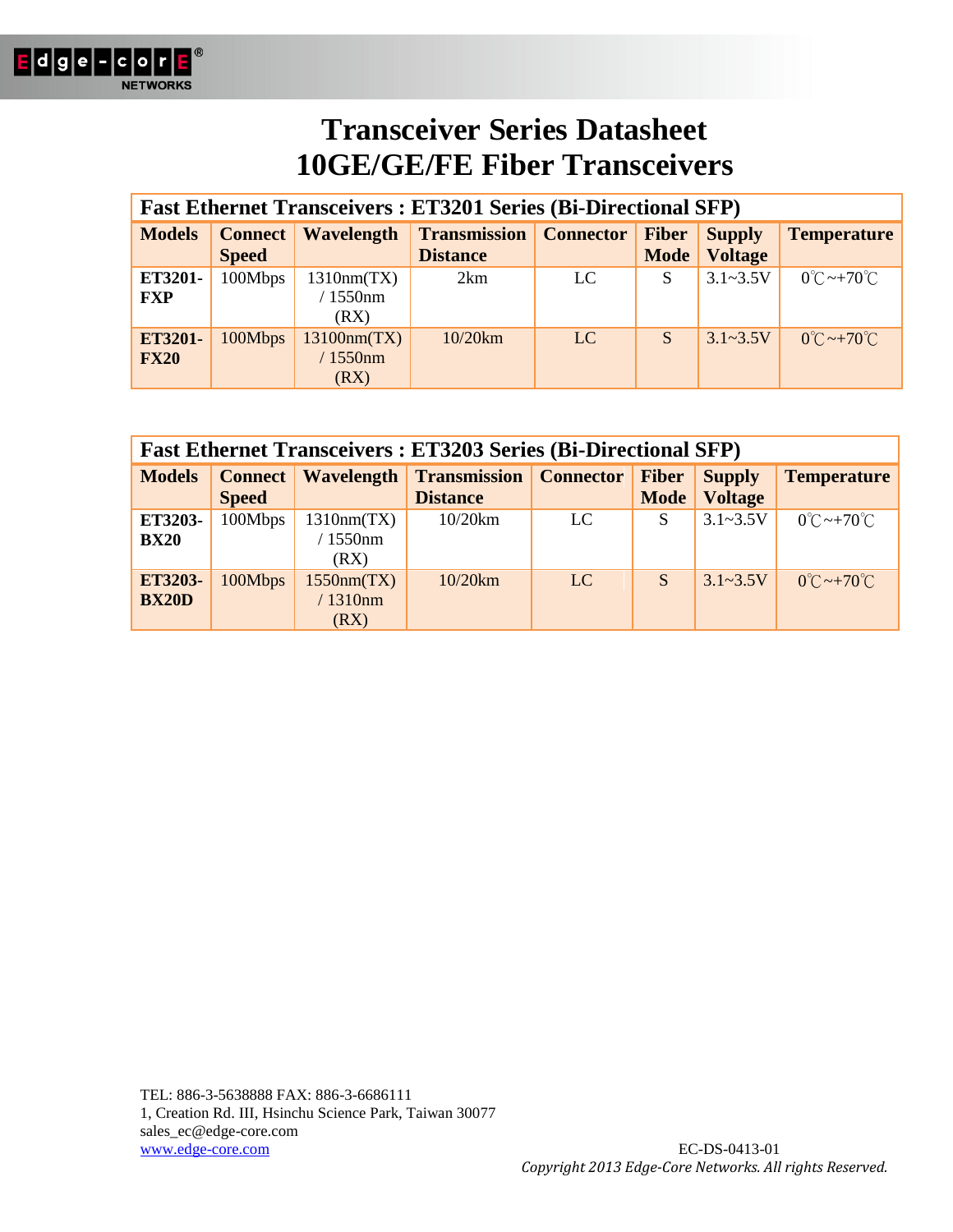

### **Support Switches**

|                         |                                   |                               | <b>ECS5000 Series</b>         |                               |                        |                        | <b>ECS4600 Series</b>   |                |                         |
|-------------------------|-----------------------------------|-------------------------------|-------------------------------|-------------------------------|------------------------|------------------------|-------------------------|----------------|-------------------------|
|                         |                                   | <b>ECS5610-</b><br><b>52S</b> | <b>ECS5510-</b><br><b>48S</b> | <b>ECS5510-</b><br><b>24S</b> | <b>ECS4660-</b><br>28F | <b>ECS4610-</b><br>26T | <b>ECS4610-</b><br>50T  | ES4610-<br>24F | <b>ES4612</b>           |
| 10G<br><b>XFP</b>       | ET5302-<br>$S_{\rm R}$            | $\blacksquare$                | $\blacksquare$                | $\blacksquare$                | $\mathbf 0$            | $\mathbf 0$            | $\mathbf 0$             | $\blacksquare$ | ۰                       |
|                         | ET5302-<br>LR                     | ٠                             | ٠                             | ٠                             | $\mathbf 0$            | $\mathbf 0$            | $\overline{\mathbf{0}}$ | ٠              |                         |
|                         | ET5302-<br>ER                     | ٠                             | ۰                             | ۰                             | $\mathbf 0$            | $\mathbf 0$            | $\mathbf 0$             | $\blacksquare$ |                         |
|                         | ET5302-<br>ZR                     | $\blacksquare$                | ٠                             | ٠                             | $\mathbf 0$            | $\mathbf 0$            | $\overline{\mathbf{0}}$ |                |                         |
| 10G<br>SFP+             | ET5402-<br>$S_{R}$                | $\mathbf 0$                   | $\mathbf 0$                   | $\mathbf 0$                   | $\mathbf 0$            | $\mathbf 0$            | $\mathbf 0$             | $\blacksquare$ |                         |
|                         | ET5402-<br>LR                     | $\mathbf{O}$                  | $\mathbf{O}$                  | $\mathbf{O}$                  | $\mathbf 0$            | $\mathbf 0$            | $\mathbf 0$             | ٠              |                         |
| <b>GE</b><br><b>SFP</b> | ET4201-<br>${\bf S}{\bf X}$       | $\mathbf 0$                   | $\mathbf 0$                   | $\mathbf 0$                   | $\mathbf 0$            | $\mathbf 0$            | $\mathbf 0$             | $\mathbf 0$    | $\mathbf 0$             |
|                         | ET4201-<br>LX                     | $\mathbf{O}$                  | $\mathbf{O}$                  | $\mathbf{O}$                  | $\mathbf 0$            | $\mathbf 0$            | $\mathbf 0$             | $\mathbf 0$    | $\mathbf{O}$            |
|                         | ET4201-<br><b>LHX</b>             | $\mathbf 0$                   | $\mathbf 0$                   | $\mathbf 0$                   | $\mathbf 0$            | $\mathbf 0$            | $\mathbf 0$             | $\mathbf 0$    | $\mathbf 0$             |
|                         | ET4201-<br>$\mathbf{Z}\mathbf{X}$ | $\mathbf{O}$                  | $\mathbf{O}$                  | $\mathbf{O}$                  | $\mathbf 0$            | $\mathbf 0$            | $\mathbf 0$             | $\mathbf 0$    | $\overline{\mathbf{O}}$ |
|                         | ET4201-<br><b>RJ45</b>            | $\mathbf 0$                   | $\mathbf 0$                   | $\mathbf 0$                   | $\mathbf 0$            | $\mathbf 0$            | $\mathbf 0$             | $\mathbf 0$    | $\mathbf 0$             |
|                         | ET4202-<br>$S_{\text{X}}$         | $\mathbf 0$                   | $\mathbf{O}$                  | $\mathbf{O}$                  | $\mathbf 0$            | $\mathbf 0$            | $\mathbf 0$             | $\mathbf 0$    | $\mathbf{o}$            |
|                         | ET4202-<br>LX                     | $\mathbf 0$                   | $\mathbf 0$                   | $\mathbf 0$                   | $\mathbf 0$            | $\mathbf 0$            | $\mathbf 0$             | $\mathbf 0$    | $\mathbf 0$             |
|                         | ET4203-<br><b>BX20</b>            | $\mathbf 0$                   | $\mathbf{O}$                  | $\mathbf 0$                   | $\mathbf 0$            | $\mathbf 0$            | $\mathbf 0$             | $\mathbf 0$    | $\mathbf{O}$            |
|                         | ET4203-<br><b>BX20D</b>           | $\mathbf 0$                   | $\mathbf 0$                   | $\mathbf 0$                   | $\mathbf 0$            | $\mathbf 0$            | $\mathbf 0$             | $\mathbf 0$    | $\mathbf 0$             |
|                         | ET4204-<br><b>BX10</b>            | $\mathbf 0$                   | $\mathbf{O}$                  | $\mathbf{O}$                  | $\mathbf 0$            | $\mathbf 0$            | $\mathbf 0$             | $\mathbf 0$    | $\mathbf{O}$            |
|                         | ET4204-<br><b>BX10D</b>           | $\mathbf 0$                   | $\mathbf 0$                   | $\mathbf 0$                   | $\mathbf 0$            | $\mathbf 0$            | $\mathbf 0$             | $\mathbf 0$    | $\mathbf 0$             |
| <b>FE</b><br><b>SFP</b> | ET3201-<br><b>FXP</b>             | ۰                             | ٠                             | ٠                             | $\mathbf{O}$           |                        | ٠                       |                |                         |
|                         | ET3201-<br><b>FX20</b>            | $\blacksquare$                | ٠                             | ٠                             | $\mathbf 0$            |                        | ۰                       |                |                         |
|                         | ET3203-<br><b>BX20</b>            |                               | ٠                             |                               | $\mathbf 0$            |                        |                         |                |                         |
|                         | ET3203-<br><b>BX20D</b>           | $\blacksquare$                | ٠                             | ٠                             | $\mathbf 0$            |                        | ۰                       | $\blacksquare$ |                         |

TEL: 886-3-5638888 FAX: 886-3-6686111

1, Creation Rd. III, Hsinchu Science Park, Taiwan 30077

sales\_ec@edge-core.com

www.edge-core.com EC-DS-0413-01 *Copyright 2013 Edge-Core Networks. All rights Reserved.*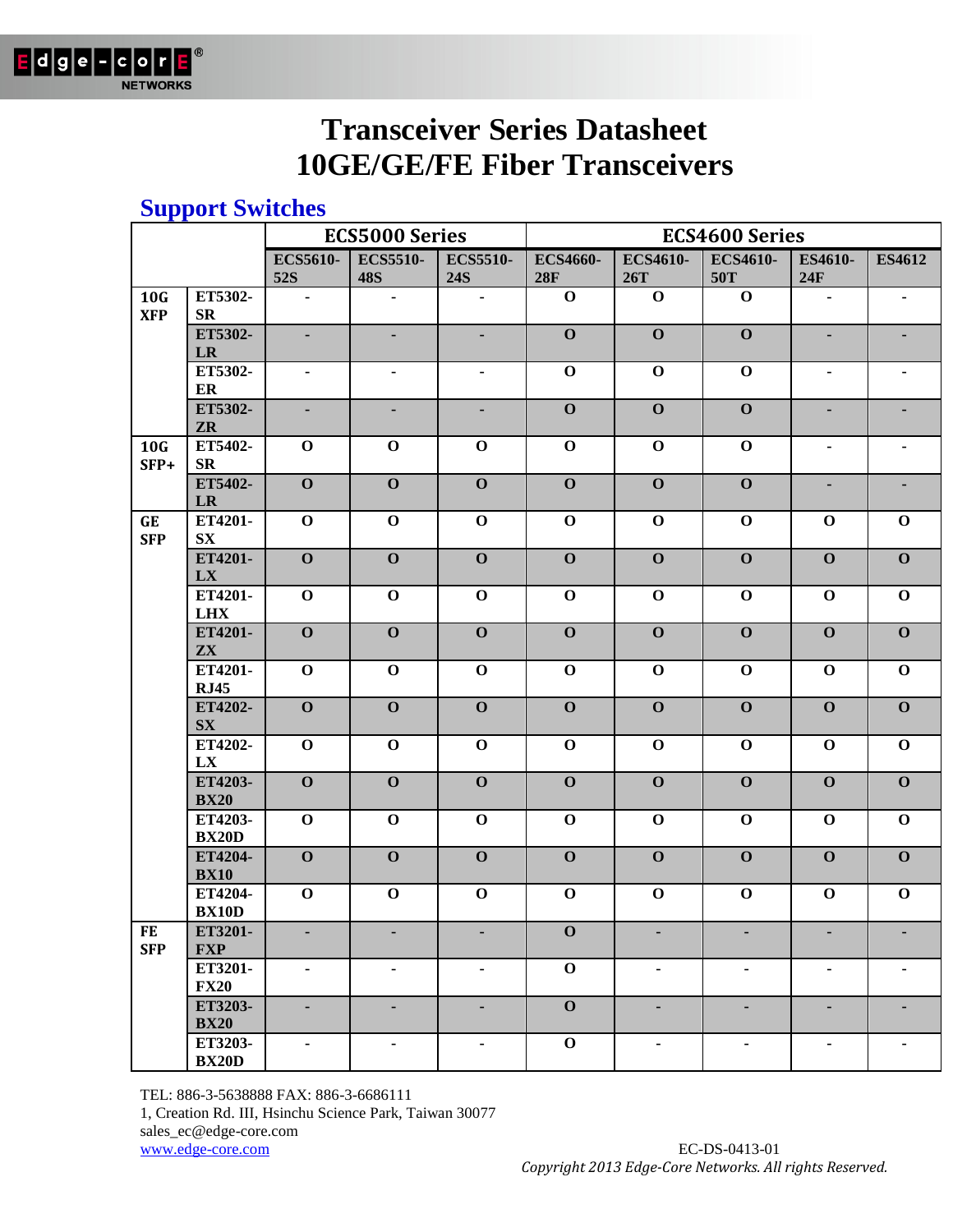

|                         |                             |                               | <b>ECS4500 Series</b>  |                        |                        |                        |                          |                |                                |                        |  |
|-------------------------|-----------------------------|-------------------------------|------------------------|------------------------|------------------------|------------------------|--------------------------|----------------|--------------------------------|------------------------|--|
|                         |                             | <b>ECS4510-</b><br><b>28T</b> | <b>ECS4510-</b><br>28P | <b>ECS4510-</b><br>28F | <b>ECS4510-</b><br>52T | <b>ECS4510-</b><br>52P | <b>ES4524D</b>           | <b>ES4548D</b> | <b>ECS4810-</b><br><b>28TS</b> | <b>ECS4810-</b><br>12M |  |
| 10G<br><b>XFP</b>       | ET5302-<br><b>SR</b>        | $\blacksquare$                | $\blacksquare$         | $\blacksquare$         | $\blacksquare$         | $\blacksquare$         | $\blacksquare$           | $\blacksquare$ | $\blacksquare$                 | $\blacksquare$         |  |
|                         | ET5302-<br>LR               | ä,                            | ÷.                     | ä,                     | ä,                     | ٠                      | ä,                       | ä,             | ÷,                             |                        |  |
|                         | ET5302-<br>ER               | $\blacksquare$                | $\blacksquare$         | $\blacksquare$         | $\blacksquare$         | $\blacksquare$         | $\overline{\phantom{0}}$ | $\blacksquare$ | $\qquad \qquad \blacksquare$   | $\blacksquare$         |  |
|                         | ET5302-<br><b>ZR</b>        | ٠                             | ٠                      | ٠                      | ٠                      |                        | ٠                        | ٠              | ٠                              |                        |  |
| 10G<br>SFP+             | ET5402-<br><b>SR</b>        | $\mathbf 0$                   | $\mathbf 0$            | $\mathbf 0$            | $\mathbf 0$            | $\mathbf 0$            | $\blacksquare$           | $\blacksquare$ | ٠                              | $\blacksquare$         |  |
|                         | ET5402-<br><b>LR</b>        | $\mathbf{O}$                  | $\mathbf{O}$           | $\mathbf{O}$           | $\mathbf 0$            | $\mathbf 0$            | ÷,                       | ٠              | ٠                              |                        |  |
| <b>GE</b><br><b>SFP</b> | ET4201-<br>$S_{\mathbf{X}}$ | $\mathbf 0$                   | $\mathbf 0$            | $\mathbf 0$            | $\mathbf 0$            | $\mathbf 0$            | $\mathbf 0$              | $\mathbf 0$    | $\mathbf 0$                    | $\mathbf 0$            |  |
|                         | ET4201-<br>LX               | $\mathbf{O}$                  | $\mathbf{O}$           | $\mathbf{O}$           | $\mathbf 0$            | $\mathbf{O}$           | $\mathbf 0$              | $\mathbf{O}$   | $\mathbf 0$                    | $\mathbf{O}$           |  |
|                         | ET4201-<br><b>LHX</b>       | $\mathbf 0$                   | $\mathbf 0$            | $\mathbf 0$            | $\mathbf 0$            | $\mathbf 0$            | $\mathbf 0$              | $\mathbf 0$    | $\mathbf 0$                    | $\mathbf 0$            |  |
|                         | ET4201-<br>ZX               | $\mathbf{O}$                  | $\mathbf{O}$           | $\mathbf{O}$           | $\mathbf 0$            | $\mathbf{O}$           | $\mathbf 0$              | $\mathbf{O}$   | $\mathbf{O}$                   | $\mathbf{O}$           |  |
|                         | ET4201-<br><b>RJ45</b>      | $\mathbf{O}$                  | $\mathbf 0$            | $\mathbf 0$            | $\mathbf 0$            | $\mathbf 0$            | $\mathbf 0$              | $\mathbf 0$    | $\mathbf 0$                    | $\mathbf 0$            |  |
|                         | ET4202-<br><b>SX</b>        | $\mathbf{O}$                  | $\mathbf{O}$           | $\mathbf{O}$           | $\mathbf 0$            | $\mathbf{O}$           | ÷,                       | $\blacksquare$ | ٠                              | $\mathbf{O}$           |  |
|                         | ET4202-<br>LX               | $\mathbf{O}$                  | $\mathbf 0$            | $\mathbf 0$            | $\mathbf 0$            | $\mathbf 0$            | $\blacksquare$           | $\blacksquare$ | $\blacksquare$                 | $\mathbf 0$            |  |
|                         | ET4203-<br><b>BX20</b>      | $\mathbf{O}$                  | $\mathbf{O}$           | $\mathbf{O}$           | $\mathbf 0$            | $\mathbf{O}$           | $\mathbf 0$              | $\mathbf 0$    | $\mathbf{O}$                   | $\mathbf{O}$           |  |
|                         | ET4203-<br><b>BX20D</b>     | $\mathbf 0$                   | $\mathbf 0$            | $\mathbf 0$            | $\mathbf 0$            | $\mathbf 0$            | $\mathbf 0$              | $\mathbf 0$    | $\mathbf 0$                    | $\mathbf 0$            |  |
|                         | ET4204-<br><b>BX10</b>      | $\mathbf{O}$                  | $\mathbf{O}$           | $\mathbf{O}$           | $\mathbf 0$            | $\mathbf{O}$           | $\mathbf{0}$             | $\mathbf{O}$   | $\mathbf 0$                    | $\mathbf{O}$           |  |
|                         | ET4204-<br><b>BX10D</b>     | $\mathbf 0$                   | $\mathbf 0$            | $\mathbf 0$            | $\mathbf 0$            | $\mathbf 0$            | $\mathbf 0$              | $\mathbf 0$    | $\mathbf 0$                    | $\mathbf 0$            |  |
| FE<br><b>SFP</b>        | ET3201-<br><b>FXP</b>       | $\mathbf 0$                   | $\mathbf 0$            | $\mathbf 0$            | $\mathbf 0$            | $\mathbf 0$            |                          | ٠              |                                |                        |  |
|                         | ET3201-<br><b>FX20</b>      | $\mathbf 0$                   | $\mathbf 0$            | $\mathbf 0$            | $\mathbf 0$            | $\mathbf 0$            | $\blacksquare$           | $\blacksquare$ | ٠                              | $\blacksquare$         |  |
|                         | ET3203-<br><b>BX20</b>      | $\mathbf{O}$                  | $\mathbf{O}$           | $\mathbf{O}$           | $\mathbf 0$            | $\mathbf{O}$           | ٠                        | ٠              | ٠                              | $\blacksquare$         |  |
|                         | ET3203-<br><b>BX20D</b>     | $\mathbf 0$                   | $\mathbf 0$            | $\mathbf 0$            | $\mathbf 0$            | $\mathbf 0$            | $\blacksquare$           | $\blacksquare$ | $\qquad \qquad \blacksquare$   | $\blacksquare$         |  |

TEL: 886-3-5638888 FAX: 886-3-6686111

1, Creation Rd. III, Hsinchu Science Park, Taiwan 30077

sales\_ec@edge-core.com

www.edge-core.com EC-DS-0413-01 *Copyright 2013 Edge-Core Networks. All rights Reserved.*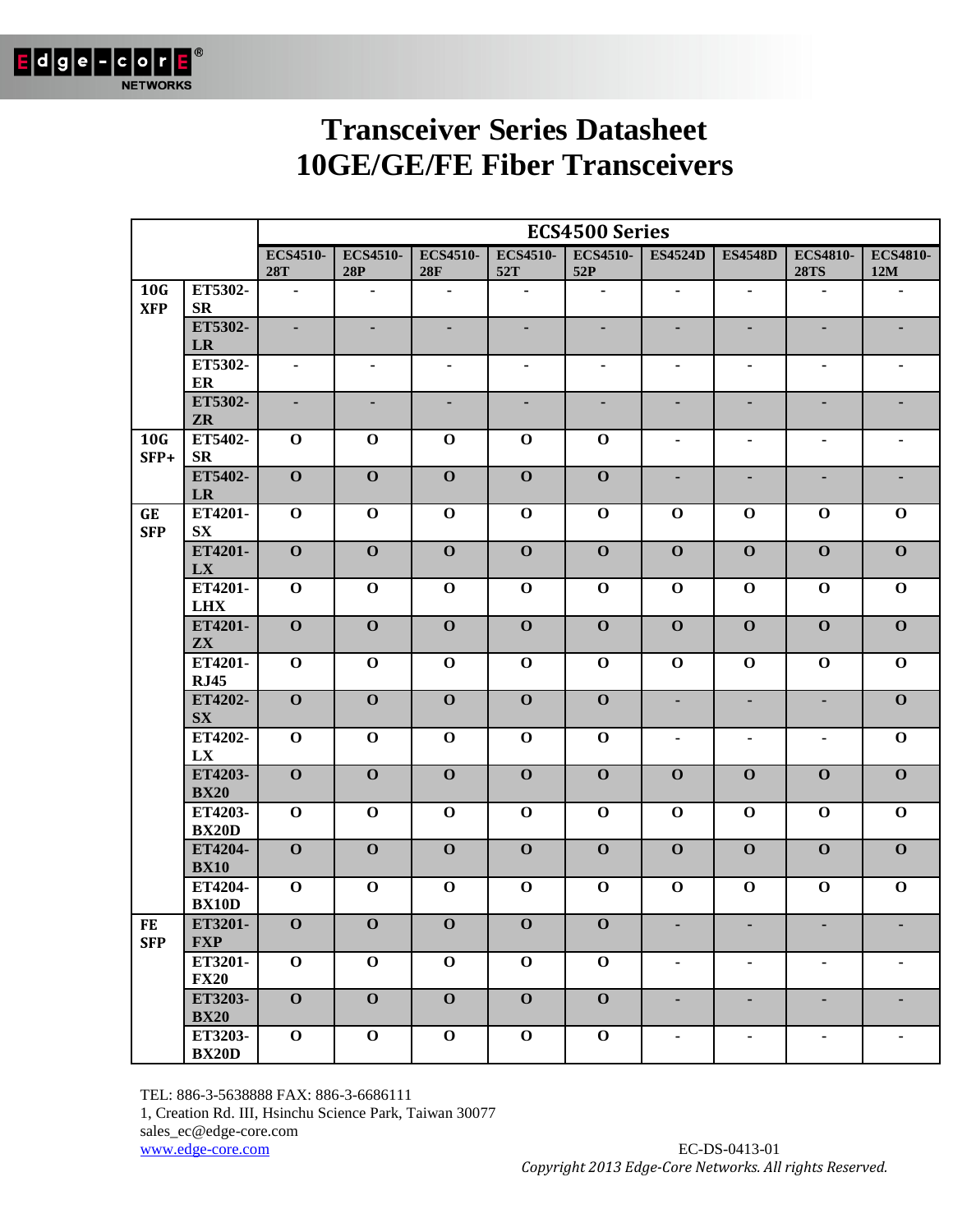

|                         |                                   |                          | <b>ECS4200 Series</b>   |                              |                              |                         | <b>ECS4100 Series</b>          |
|-------------------------|-----------------------------------|--------------------------|-------------------------|------------------------------|------------------------------|-------------------------|--------------------------------|
|                         |                                   | <b>ECS4210-12T</b>       |                         | ECS4210-12P ECS4210-28T      | <b>ECS4210-28P</b>           |                         | <b>ECS4110-52T</b> ECS4110-52P |
| 10G<br><b>XFP</b>       | ET5302-<br>${\bf SR}$             | $\overline{\phantom{0}}$ |                         | $\qquad \qquad \blacksquare$ | $\qquad \qquad \blacksquare$ | ٠                       | ٠                              |
|                         | ET5302-<br>$\mathbf{L}\mathbf{R}$ |                          |                         |                              |                              |                         |                                |
|                         | ET5302-<br>ER                     |                          |                         |                              |                              |                         |                                |
|                         | ET5302-<br>${\bf Z}{\bf R}$       |                          |                         |                              |                              |                         |                                |
| 10G<br>SFP+             | ET5402-<br><b>SR</b>              |                          |                         |                              |                              | ٠                       |                                |
|                         | ET5402-<br>${\bf LR}$             |                          |                         |                              |                              |                         |                                |
| GE<br><b>SFP</b>        | ET4201-<br>${\bf S}{\bf X}$       | $\mathbf 0$              | $\mathbf 0$             | $\mathbf 0$                  | $\mathbf 0$                  | $\mathbf 0$             | $\mathbf 0$                    |
|                         | ET4201-<br>LX                     | $\overline{\mathbf{O}}$  | $\overline{\mathbf{0}}$ | $\overline{\mathbf{0}}$      | $\mathbf{O}$                 | $\mathbf{O}$            | $\mathbf{O}$                   |
|                         | ET4201-<br><b>LHX</b>             | $\mathbf 0$              | $\mathbf 0$             | $\mathbf 0$                  | $\mathbf 0$                  | $\mathbf 0$             | $\mathbf 0$                    |
|                         | ET4201-<br>$\mathbf{Z}\mathbf{X}$ | $\overline{\mathbf{0}}$  | $\overline{\mathbf{O}}$ | $\overline{\mathbf{O}}$      | $\mathbf{O}$                 | $\overline{\mathbf{O}}$ | $\overline{\mathbf{O}}$        |
|                         | ET4201-<br><b>RJ45</b>            | $\overline{\mathbf{0}}$  | $\mathbf 0$             | $\mathbf 0$                  | $\mathbf 0$                  | $\mathbf 0$             | $\mathbf 0$                    |
|                         | ET4202-<br>${\bf S}{\bf X}$       | $\overline{\mathbf{o}}$  | $\overline{\mathbf{O}}$ | $\overline{\mathbf{O}}$      | $\overline{\mathbf{O}}$      | $\overline{\mathbf{O}}$ | $\mathbf{O}$                   |
|                         | ET4202-<br>LX                     | $\overline{\mathbf{0}}$  | $\mathbf 0$             | $\mathbf 0$                  | $\mathbf 0$                  | $\mathbf 0$             | $\mathbf 0$                    |
|                         | ET4203-<br><b>BX20</b>            | $\overline{\mathbf{O}}$  | $\overline{\mathbf{O}}$ | $\mathbf{O}$                 | $\mathbf{O}$                 | $\mathbf 0$             | $\mathbf 0$                    |
|                         | ET4203-<br><b>BX20D</b>           | $\mathbf 0$              | $\mathbf 0$             | $\mathbf 0$                  | $\mathbf 0$                  | $\mathbf 0$             | $\mathbf 0$                    |
|                         | ET4204-<br><b>BX10</b>            | $\overline{\mathbf{O}}$  | $\mathbf{O}$            | $\mathbf{O}$                 | $\mathbf{O}$                 | $\mathbf{O}$            | $\mathbf{O}$                   |
|                         | ET4204-<br><b>BX10D</b>           | $\mathbf 0$              | $\mathbf 0$             | $\mathbf{o}$                 | $\mathbf 0$                  | $\mathbf 0$             | $\mathbf 0$                    |
| <b>FE</b><br><b>SFP</b> | ET3201-<br><b>FXP</b>             |                          |                         |                              |                              |                         | ٠                              |
|                         | ET3201-<br><b>FX20</b>            | -                        |                         |                              | $\blacksquare$               | ٠                       | ٠                              |
|                         | ET3203-<br><b>BX20</b>            |                          |                         |                              |                              |                         | ٠                              |
|                         | ET3203-<br><b>BX20D</b>           | -                        |                         |                              | $\blacksquare$               | $\blacksquare$          | ٠                              |

TEL: 886-3-5638888 FAX: 886-3-6686111

1, Creation Rd. III, Hsinchu Science Park, Taiwan 30077

sales\_ec@edge-core.com

www.edge-core.com EC-DS-0413-01 *Copyright 2013 Edge-Core Networks. All rights Reserved.*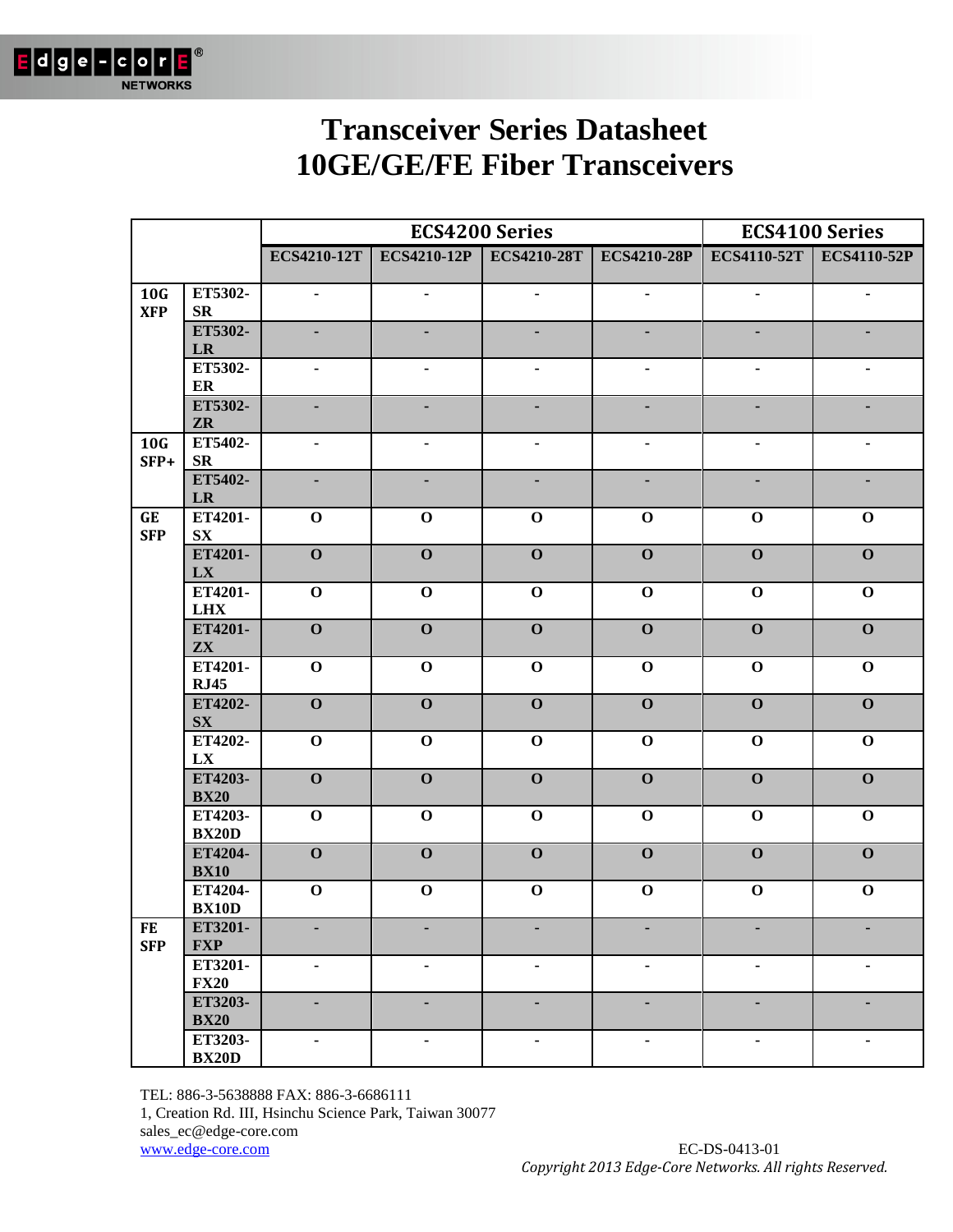

|                               |                    |                |                         |                         |                         |                         | <b>ECS3500 Series</b>    |                         |                |                          |                             |
|-------------------------------|--------------------|----------------|-------------------------|-------------------------|-------------------------|-------------------------|--------------------------|-------------------------|----------------|--------------------------|-----------------------------|
|                               |                    | <b>ES3510</b>  | <b>ES3510M</b>          | <b>ES3528</b>           | <b>ES3552</b>           | <b>ES3528</b>           | <b>ES3528</b>            | <b>ES3528M</b>          | <b>ECS3510</b> | <b>ECS3510</b>           | <b>ECS3810-</b>             |
|                               | ET5302             | <b>MA</b>      | A-DC                    | ${\bf M}$               | ${\bf M}$               | $M-SFP$                 | MV2                      | $V2-DC$                 | $-28T$         | $-52T$                   | 26T                         |
| 10 <sub>G</sub><br><b>XFP</b> | $-SR$              | $\blacksquare$ | $\blacksquare$          | $\blacksquare$          | $\blacksquare$          | $\blacksquare$          | $\blacksquare$           | $\blacksquare$          | $\blacksquare$ | $\sim$                   | $\blacksquare$              |
|                               | ET5302<br>$-LR$    | $\blacksquare$ | $\blacksquare$          | $\blacksquare$          | $\blacksquare$          | $\blacksquare$          | ÷.                       | $\blacksquare$          | $\blacksquare$ | $\blacksquare$           | $\mathcal{L}_{\mathcal{A}}$ |
|                               | ET5302<br>$-ER$    | $\sim$         | $\blacksquare$          | $\sim$                  | $\blacksquare$          | $\blacksquare$          | $\blacksquare$           | $\blacksquare$          | $\blacksquare$ | $\blacksquare$           | $\blacksquare$              |
|                               | ET5302<br>$-ZR$    | $\blacksquare$ |                         |                         | $\blacksquare$          | ٠                       | ٠                        | ÷.                      | ÷.             | ÷,                       |                             |
| 10 <sub>G</sub><br><b>SFP</b> | ET5402<br>$-SR$    | $\blacksquare$ | $\blacksquare$          | $\blacksquare$          | $\blacksquare$          | $\blacksquare$          | $\overline{\phantom{a}}$ | $\blacksquare$          | $\blacksquare$ | $\overline{\phantom{a}}$ | $\blacksquare$              |
| $\ddot{}$                     | ET5402<br>$-LR$    | $\blacksquare$ | $\blacksquare$          | $\blacksquare$          | $\blacksquare$          | ÷.                      | ÷                        | ä,                      | $\blacksquare$ | ÷                        | $\blacksquare$              |
| GE<br><b>SFP</b>              | ET4201<br>$-SX$    | $\mathbf{o}$   | $\mathbf{o}$            | $\mathbf{o}$            | $\mathbf{o}$            | $\mathbf{o}$            | $\bf{0}$                 | $\mathbf{o}$            | $\mathbf{o}$   | $\mathbf{o}$             | $\mathbf 0$                 |
|                               | ET4201<br>$-LX$    | $\Omega$       | $\Omega$                | $\Omega$                | $\mathbf{o}$            | $\Omega$                | $\Omega$                 | $\Omega$                | $\Omega$       | $\Omega$                 | $\Omega$                    |
|                               | ET4201<br>$-LHX$   | $\mathbf{o}$   | $\overline{0}$          | $\mathbf{o}$            | $\overline{0}$          | $\overline{0}$          | $\mathbf 0$              | $\overline{\mathbf{o}}$ | $\overline{0}$ | $\overline{0}$           | $\overline{0}$              |
|                               | ET4201<br>$-ZX$    | $\mathbf{o}$   | $\overline{0}$          | $\overline{\mathbf{O}}$ | $\overline{\mathbf{O}}$ | $\overline{0}$          | $\overline{0}$           | $\overline{0}$          | $\overline{0}$ | $\overline{0}$           | $\overline{0}$              |
|                               | ET4201<br>$-RJ45$  | $\mathbf{o}$   | $\mathbf{O}$            | $\mathbf{o}$            | $\mathbf 0$             | $\mathbf{O}$            | $\mathbf 0$              | $\mathbf 0$             | $\mathbf{o}$   | $\mathbf 0$              | $\mathbf 0$                 |
|                               | ET4202<br>$-SX$    | $\mathbf{o}$   | $\mathbf{O}$            | $\blacksquare$          | $\blacksquare$          | ٠                       | $\mathbf{O}$             | $\mathbf{O}$            | $\mathbf{o}$   | $\mathbf{o}$             | $\mathbf{o}$                |
|                               | ET4202<br>$-LX$    | $\mathbf{o}$   | $\overline{0}$          | $\blacksquare$          | $\blacksquare$          | $\blacksquare$          | $\mathbf 0$              | $\overline{\mathbf{o}}$ | $\mathbf{o}$   | $\mathbf 0$              | $\overline{0}$              |
|                               | ET4203<br>$-BX20$  | $\overline{0}$ | $\overline{\mathbf{0}}$ | $\overline{\mathbf{O}}$ | $\mathbf{o}$            | $\mathbf{O}$            | $\overline{0}$           | $\overline{0}$          | $\overline{0}$ | $\overline{0}$           | $\overline{0}$              |
|                               | ET4203<br>$-BX20D$ | $\mathbf{o}$   | $\overline{0}$          | $\mathbf{o}$            | $\overline{0}$          | $\overline{0}$          | $\mathbf 0$              | $\overline{\mathbf{o}}$ | $\mathbf{o}$   | $\mathbf 0$              | $\overline{0}$              |
|                               | ET4204             | $\mathbf{O}$   | $\overline{0}$          | $\overline{\mathbf{O}}$ | $\overline{0}$          | $\overline{\mathbf{0}}$ | $\overline{\mathbf{O}}$  | $\overline{0}$          | $\overline{0}$ | $\mathbf{O}$             | $\overline{0}$              |
|                               | $-BX10$<br>ET4204  | $\mathbf{o}$   | $\mathbf 0$             | $\mathbf{o}$            | $\mathbf{o}$            | $\mathbf{O}$            | $\mathbf 0$              | $\mathbf{o}$            | $\mathbf 0$    | $\mathbf 0$              | $\mathbf 0$                 |
| <b>FE</b>                     | $-BX10D$<br>ET3201 | $\mathbf{o}$   | $\mathbf{O}$            | $\blacksquare$          | $\blacksquare$          | $\blacksquare$          | $\mathbf{O}$             | $\mathbf{O}$            | $\mathbf{o}$   | $\mathbf{o}$             | $\mathbf{O}$                |
| <b>SFP</b>                    | -FXP<br>ET3201     | $\mathbf{o}$   | $\mathbf{O}$            | $\blacksquare$          | $\blacksquare$          | $\blacksquare$          | $\mathbf 0$              | $\mathbf{O}$            | $\mathbf{o}$   | $\mathbf{o}$             | $\mathbf 0$                 |
|                               | $-FX20$<br>ET3203  | $\mathbf{O}$   | $\overline{0}$          | $\blacksquare$          | $\blacksquare$          | $\blacksquare$          | $\mathbf{O}$             | $\overline{0}$          | $\mathbf{o}$   | $\mathbf{O}$             | $\overline{0}$              |
|                               | $-BX20$<br>ET3203  | $\mathbf{o}$   | $\mathbf{o}$            | $\blacksquare$          | $\blacksquare$          | $\blacksquare$          | $\mathbf 0$              | $\mathbf{o}$            | $\mathbf{o}$   | $\mathbf{o}$             | $\mathbf{o}$                |
|                               | $-BX20D$           |                |                         |                         |                         |                         |                          |                         |                |                          |                             |